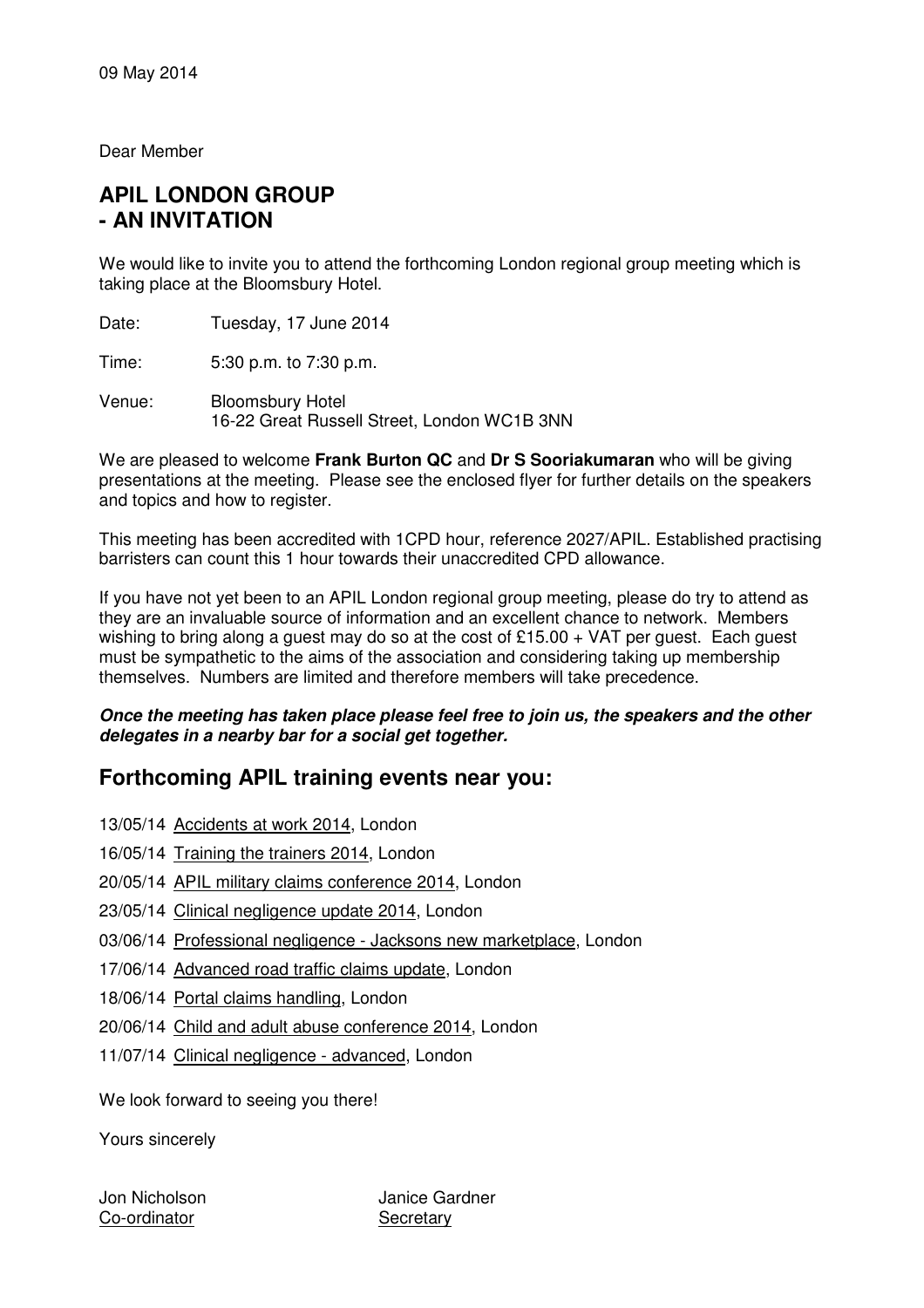## **APIL LONDON REGIONAL GROUP TUESDAY, 17 JUNE 2014**

**Speakers:** 

# **"Expert evidence in amputation cases"**



### **By Frank Burton QC, 12 Kings Bench Walk Chambers**

Recognised in both the Legal 500 and the Chambers Directory as a "leading silk" in personal injury and in the Legal 500 as a 'leading silk' in medical negligence, Frank has an established practice in the areas of personal injury, professional and clinical negligence.

Frank Burton QC has been named in Chambers & Partners top 100 QCs list a new listing of the 100 best business lawyers in selected jurisdiction, ranked according to their legal capability and the service they provide to their client

and is one of just two PI silks named in this prestigious group.

Listed as a Star Individual in Chambers & Partners 2012, Frank is described as "colossal" and is admired for his "excellent legal mind, immense patience and empathy with clients, and incredible sway with the judiciary." Along with this, his advice is acclaimed as "clear, concise, understandable and above all pragmatic and realistic."

In Chambers and Partners 2011, Frank is prized by both defendants and claimants for his "incredible intellectual acumen," he is noted for the "genuine compassion he exhibits towards people who have suffered serious injuries." Solicitors concur that he is a true market leader on asbestos-related cases, an area where he regularly represents claimants and demonstrates "a mild-mannered ruthlessness in court."

Frank is also described as "head and shoulders above the rest," and "is everything you could possibly want in a QC." One of the undisputed leaders in the field, he is endorsed as "a polished performer with a formidable intellect." He has acted in some of the most high-profile litigation in the field such as the pleural plaques test cases, Grieves v F T Everard and Son and Rothwell v Chemical & Insulating Co. Frank has been commended for having "a rare combination of a brilliant academic mind, excellent preparation skills and a compelling manner with clients".

Frank was named 'Personal Injury Silk of the Year' 2005, 2006 and 2008 at the Chambers Bar Awards. Frank was awarded Star Individual status in personal injury in Chambers 2009, the first and currently only barrister to achieve this rating. He was also described a leading Silk in industrial disease and clinical negligence.

# **"Amputation and prosthetic rehabilitation"**

#### **By Dr S Sooriakumaran, Consultant in rehabilitation medicine**

Appointed as Consultant in Rehabilitation Medicine at Queen Mary's Hospital in 1990.

By working in the world-renowned rehabilitation centre at Roehampton for over ten years, I have gained expertise in the management of upper & lower limb amputees of all age groups. I am the Clinical Director for a well experienced multidisciplinary team representing physiotherapy, occupational therapy, nursing, clinical psychology, social workers, prosthetists, orthotists and rehabilitation engineers. The centre has a registered caseload of 2,600 amputees with a hardware budget of 1.6M. There is a purpose built in-patient unit (Douglas Bader Unit) a twelve bedded ward for management of complex problems in amputees such as chronic stump pain, multiple amputations, and patents with concurrent medical problems who need intensive rehabilitation programmes. Numbers of patients are referred annually for second opinion from other regions and from abroad. The workshop has the expertise to fabricate the full range of hardware both modern sophisticated prostheses using hi-tech components and conventional prostheses using leather and metal, on site to cater the wide range of clinical situations.